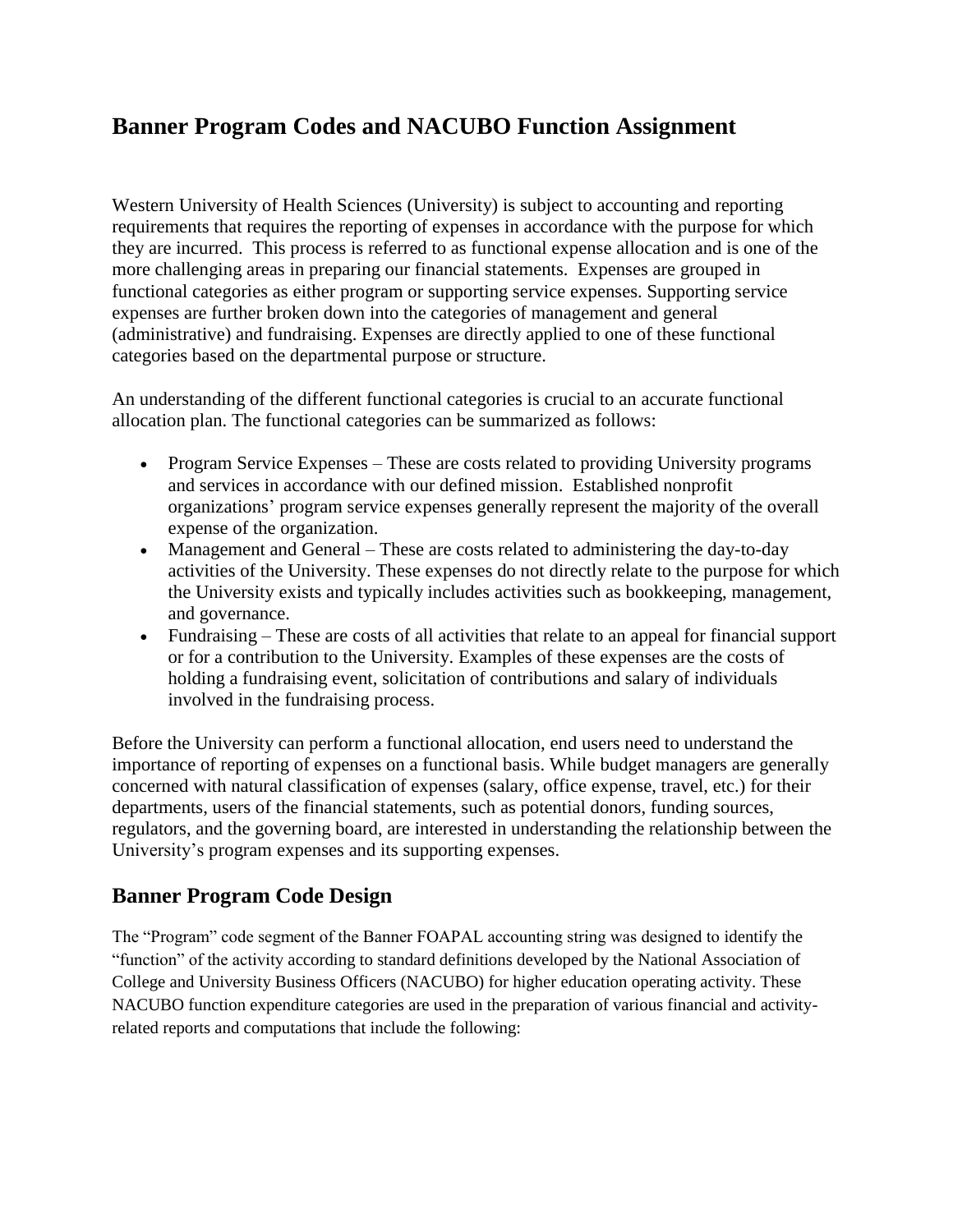• Annual audited financial statements;

• Integrated Postsecondary Education Data System (IPEDS) reporting, which is used for benchmarking by higher education institutions and the federal government;

- Preparation of the University's IRS reporting;
- Reporting to major research sponsors.

Our ability to accurately report University activities to funding entities and therefore, receive needed appropriations, recover costs, and assess overhead depends upon accurate Program code assignment.

*Western University of Health Sciences uses the Banner Program code hierarchy functionality to assign the appropriate NACUBO function for a given current FOAPAL accounting string with a default program code depending on the entire department's activities. In most cases, your department as a whole determines the program that is used based on its overall function. However, there are occasions the default program should be changed to reflect the proper activity. Generally when funds are transferred for reasons other than reclassification, the same account number and program number should be used. Example: If funds are to be transferred for research purposes, program 20 should be used in both parts of the FOAPAL.*

When assigning Program codes to Banner FOAPAL accounting strings, users must assure that the Program code represents the correct NACUBO function of the activity being recorded. The following list as published by NACUBO, together with the corresponding Banner Program codes are used in our system. Departments should contact the Business Office if specific questions arise that are not addressed in these summary definitions.

#### **Banner Program Codes**

**10 Instruction Research Academic Support Student Services Institutional Support Operations and Maintenance of Plant Scholarships and Fellowships Auxiliary Operations 90 Other**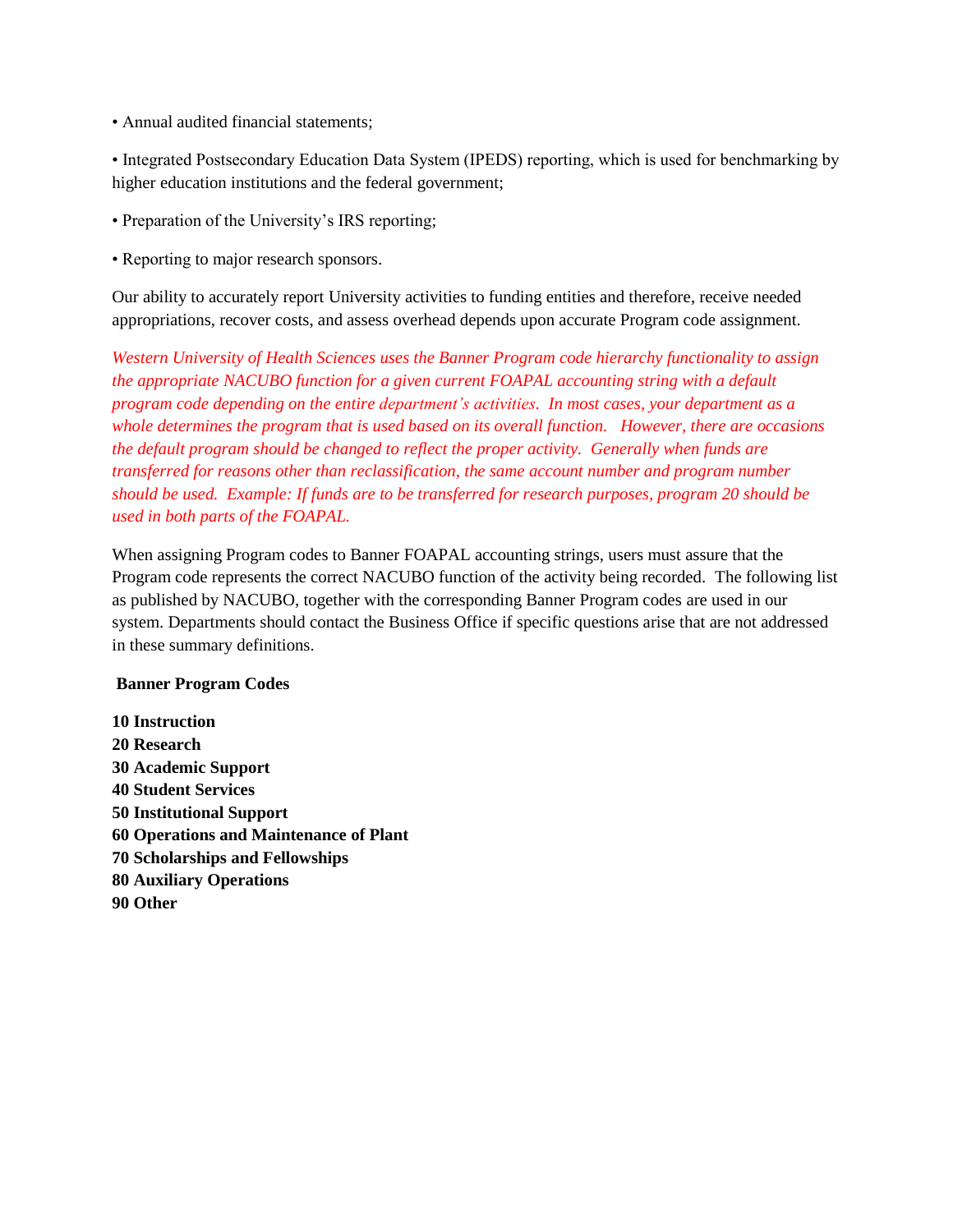## **Function Code Definitions Published by NACUBO**

#### **10 – Instruction**

The instruction category includes formally organized and/or separately budgeted activities that are part of the University's instruction program to communicate educational content, including general academic, vocational/technical, special session, community education and preparatory/remedial activity. This would include expenditures for all activities that are part of an institution's instruction program, such as expenditures for: credit and noncredit courses; academic, vocational, and technical instruction; teaching assistants; remedial and tutorial instruction; regular, special, and extension sessions; and lectureships. However, this would exclude expenses for academic program administration (e.g., academic deans), except where instructional activities constitute an important role of the administrator.

See below for further details and explanations on the sub-categories that are included under this function code:

**General Academic Instruction –** This subcategory includes expenses for formally organized and/or separately budgeted instructional activities that are carried out during the institution's defined academic year which are offered for credit as part of a formal post-secondary education degree or certificate program. However, this category does not include instructional offerings that are part of programs leading toward degrees or certificates at levels below the higher education level, such as adult basic education.

**Vocational/Technical Instruction –** This subcategory includes expenses for formally organized and/or separately budgeted instructional activities that are carried out during the institution's defined academic year which are offered for credit as part of a formal post-secondary education degree or certificate program. However, this category does not include instructional offerings that are part of programs leading toward degrees or certificates at levels below the higher education level, such as adult basic education.

**Community Education -** This subcategory includes expenses for formally organized and/or separately budgeted instructional activities that do not generally result in credit toward any formal postsecondary degree or certificate. It includes noncredit instructional offerings carried out by the institution's extension division as well as noncredit offerings that are part of the adult education or continuing education program. This subcategory also includes expenses for activities associated with programs leading toward a degree or certificate at a level below the higher education level, such as adult basic education. However, this subcategory would not include cooperative extension services, or other items covered under the Public Service NACUBO function.

**Preparatory/Remedial Instruction -** This subcategory includes expenses for formally organized and/or separately budgeted instructional activities that give students the basic knowledge and skills required by the institution before they can undertake formal academic course work leading to a postsecondary degree or certificate. Such activities, supplemental to the normal academic program, generally are termed preparatory, remedial, developmental, or special educational services. These instructional offerings may be taken prior to or along with the course work leading to the degree or certificate. They are generally noncredit offerings, although in some cases credit may be provided specifically for required preparatory or remedial skills or knowledge, and should be included in this category. If students may satisfy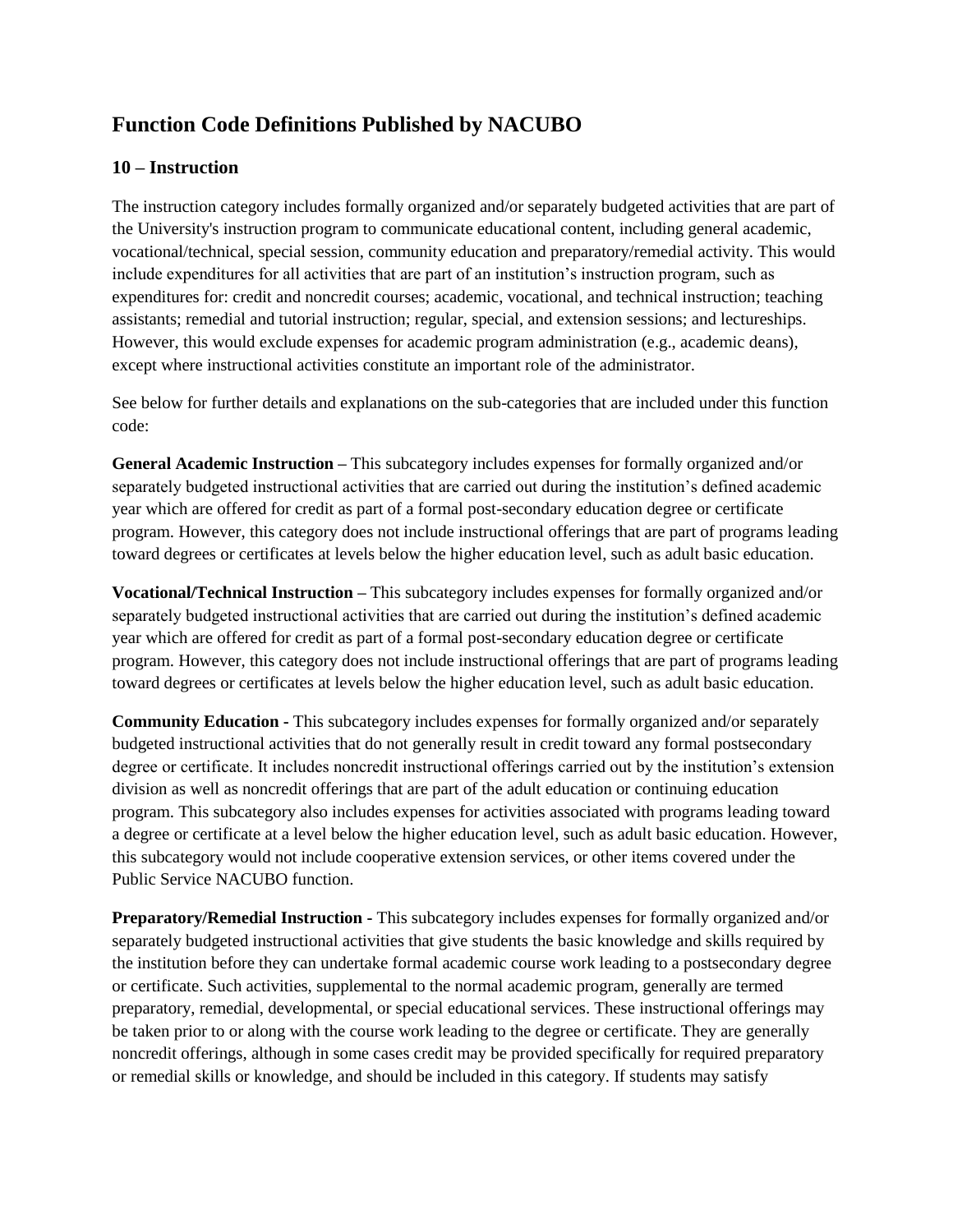preparatory requirements by taking offerings provided primarily for other than remedial or preparatory purposes, those offerings should be classified elsewhere.

**Instructional Information Technology –** This subcategory includes expenses for formally organized and/or separately budgeted instructional information technology.

## **20 – Research**

The research category includes all expenses for activities specifically organized to produce research, whether commissioned by an agency external to the institution or separately budgeted by an organizational unit within the institution. This category would include expenses for scientific, technical, and humanistic investigation. This includes institutes and research centers as well as individual and/or project research. Expenditures may include, but are not limited to: research equipment; research assistant expenses (e.g., payroll costs for research assistants; citizenship costs such as a VISA for research assistants who are non-residents); research supplies; and travel to conferences related to specific areas of research.

See below for further details and explanations on the sub-categories that are included under this function code:

**Institutes and Research Centers -** This subcategory includes expenses for research activities that are part of a formal research organization created to manage a number of research efforts. While this subcategory includes agricultural experiment stations, it does not include federally funded research and development centers, which, for public institutions, should continue to be classified as independent operations.

**Individual and Project Research -** This subcategory includes expenses for research activities that are managed within academic departments. Such activities may have been undertaken as the result of a research contract or grant or through a specific allocation of the institution's general resources.

**Research Information Technology -** This subcategory includes expenses for formally organized and/or separately budgeted research information technology.

## **30 – Academic Support**

The academic support category includes expenses incurred to provide support services for the University's primary missions: instruction and research. This classification includes the provision of resources that assist the primary missions, but are not appropriately classified in the other categories. Expenditures may include, but are not limited to: educational materials; expenses related to the retention, preservation, and display of educational materials in libraries; museums and galleries; the provision of services that directly assist the academic functions of the institution, such as demonstration schools associated with a department, school, or college; media (e.g., audio-visual services) and technology services (e.g., computing support); development of programs and curricula; publications; conferences, seminars and workshops; academic administration (including academic deans but not department chairpersons) and personnel development providing administration support and management direction to the primary missions; faculty fellowships; faculty awards/prizes; faculty chairs; faculty professorships; and development of academic personnel skills.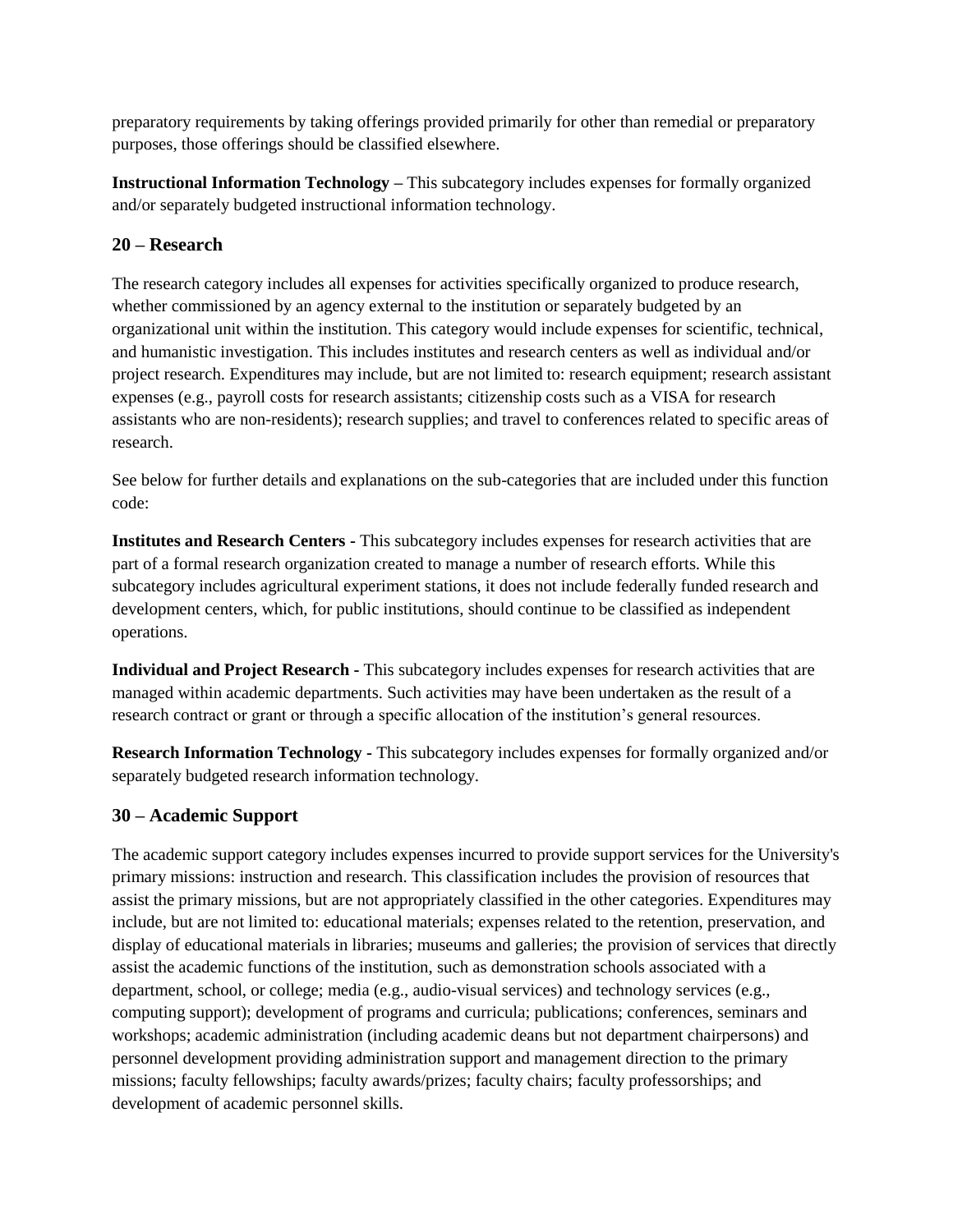See below for further details and explanations on the sub-categories that are included under this function code:

**Libraries -** This subcategory includes expenses for organized activities that directly support the operation of a catalogued or otherwise classified collection.

**Museums and Galleries –** This subcategory includes expenses for organized activities that provide for the collection, preservation, and exhibition of historical materials, art objects, scientific displays, etc. Libraries are excluded.

**Educational Media Services –** This subcategory includes expenses for organized activities providing audiovisual and other services that aid in the transmission of information in support of the institution's instruction, research, and public service programs.

**Academic Support Information Technology –** This subcategory includes expenses for formally organized and/or separately budgeted academic support information technology.

**Ancillary Support –** This subcategory includes expenses for organized activities that provide support services to the primary programs of instruction and research but are not appropriately classified in the previous subcategories. Ancillary support activities usually provide a mechanism through which students can gain practical experience. An example of ancillary support is a demonstration school associated with a school of education. The expenses of teaching hospitals are excluded.

**Academic Administration –** This subcategory includes expenses for activities specifically designed and carried out to provide administrative and management support to the academic programs. This subcategory is intended to separately identify expenses for activities formally organized and/or separately budgeted for academic administration. It includes the expenses of academic deans (including deans of research, deans of graduate schools, and college deans), but it does not include the expenses of department chairpersons (which are included in the appropriate primary function categories). The subcategory also includes expenses for formally organized and/or separately budgeted academic advising. Expenses associated with the office of the chief academic officer of the institution are not included in this subcategory, but should be classified as institutional support.

**Academic Personnel Development –** This subcategory includes expenses for activities that provide the faculty with opportunities for personal and professional growth and development to the extent that such activities are formally organized and/or separately budgeted. This subcategory also includes formally organized and/or separately budgeted activities that evaluate and reward professional performance of the faculty. Included in this subcategory are sabbaticals, faculty awards, and organized faculty development programs.

**Course and Curriculum Development –** This subcategory includes expenses for activities established either to significantly improve or to add to the institution's instructional offerings, but only to the extent that such activities are formally organized and/or separately budgeted.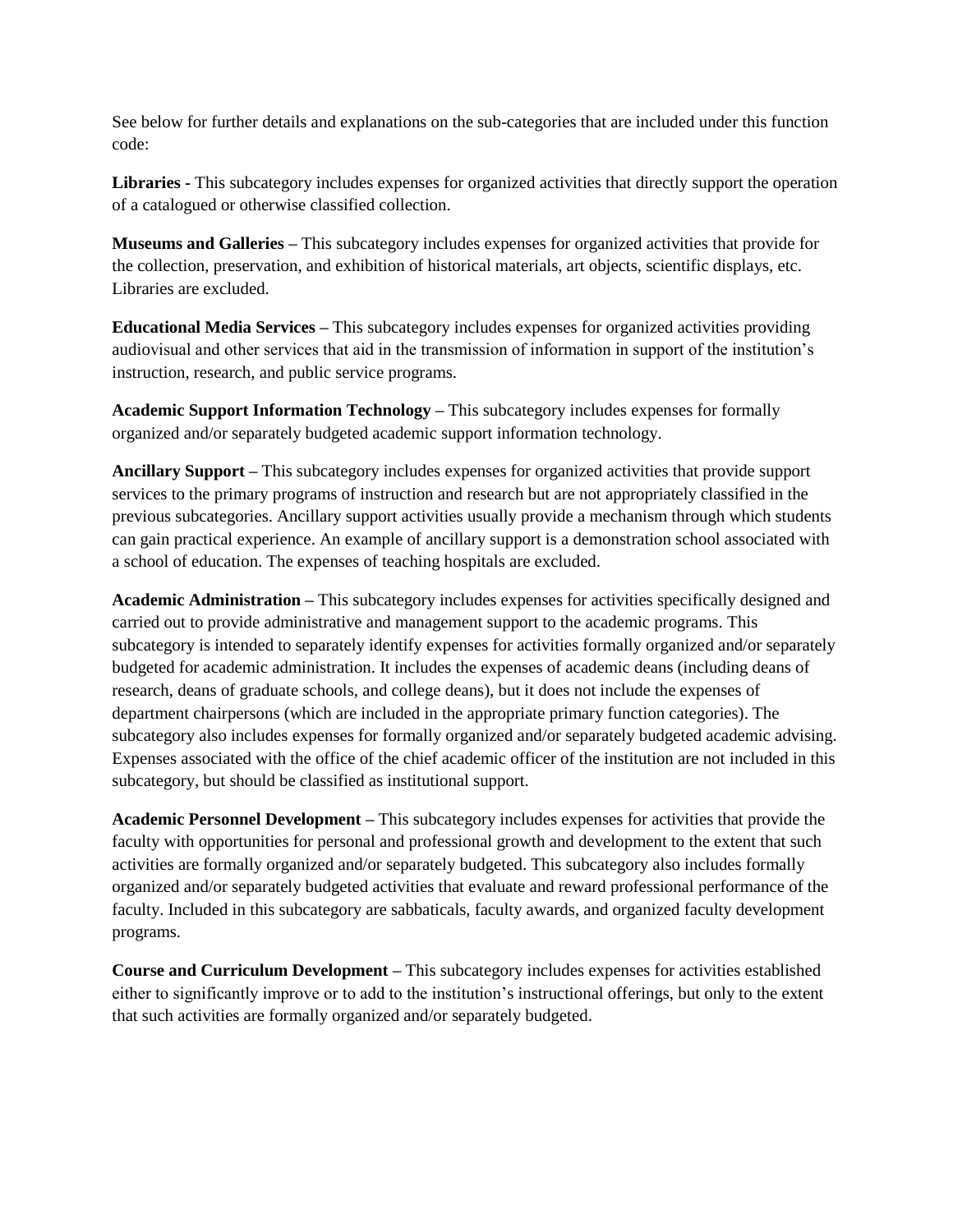#### **40 – Student Services**

The student services category includes expenses incurred for offices of admissions and the registrar and activities with the primary purpose of contributing to the students' emotional and physical well-being and intellectual, cultural and social development outside the context of the formal instruction program. Expenditures may include, but are not limited to: student activities; cultural events; student newspapers; intramural athletics; student organizations; intercollegiate athletics (if the program is not operated as an essentially self-supported activity); counseling and career guidance (excluding informal academic counseling by the faculty); student aid administration; and student health services (if not operated as an essentially self-supported activity).

See below for further details and explanations on the sub-categories that are included under this function code:

**Student Services Administration –** This subcategory includes expenses for organized administrative activities that provide assistance and support (excluding academic support) to the needs and interests of students. This subcategory includes only administrative activities that support more than one subcategory of student activities and/or that provide central administrative services related to the various student service activities. In particular, this subcategory includes services provided for particular types of students (for example, minority students, veterans, and handicapped students). Excluded from this subcategory are activities of the institution's chief administrative officer for student affairs, whose activities are institution wide and therefore should be classified as institutional support.

**Social and Cultural Development –** This subcategory includes expenses for organized activities that provide for students' social and cultural development outside the formal academic program. This subcategory includes cultural events, student newspapers, intramural athletics, student organizations, etc. Expenses for an intercollegiate athletics program are included in this subcategory if the program is not operated as an essentially self-supporting operation (in which case all the related expenses would be reported as auxiliary enterprises).

**Counseling and Career Guidance –** This subcategory includes expenses for formally organized placement, career guidance, and personal counseling services for students. This subcategory includes vocational testing and counseling services and activities of the placement office. Excluded from this subcategory are formal academic counseling activities (academic support) and informal academic counseling services (instruction) provided by the faculty in relation to course assignments.

**Financial Aid Administration –** This subcategory includes expenses for activities that provide financial aid services and assistance to students. This subcategory does not include outright grants to students, which should be classified as either revenue reductions, agency transactions, or expenses, as discussed elsewhere in this manual.

**Student Admissions –** This subcategory includes expenses for activities related to the identification of prospective students, the promotion of attendance at the institution, and the processing of applications for admission.

**Student Records –** This subcategory includes expenses for activities to maintain, handle and update records for currently enrolled students as well as for students previously enrolled.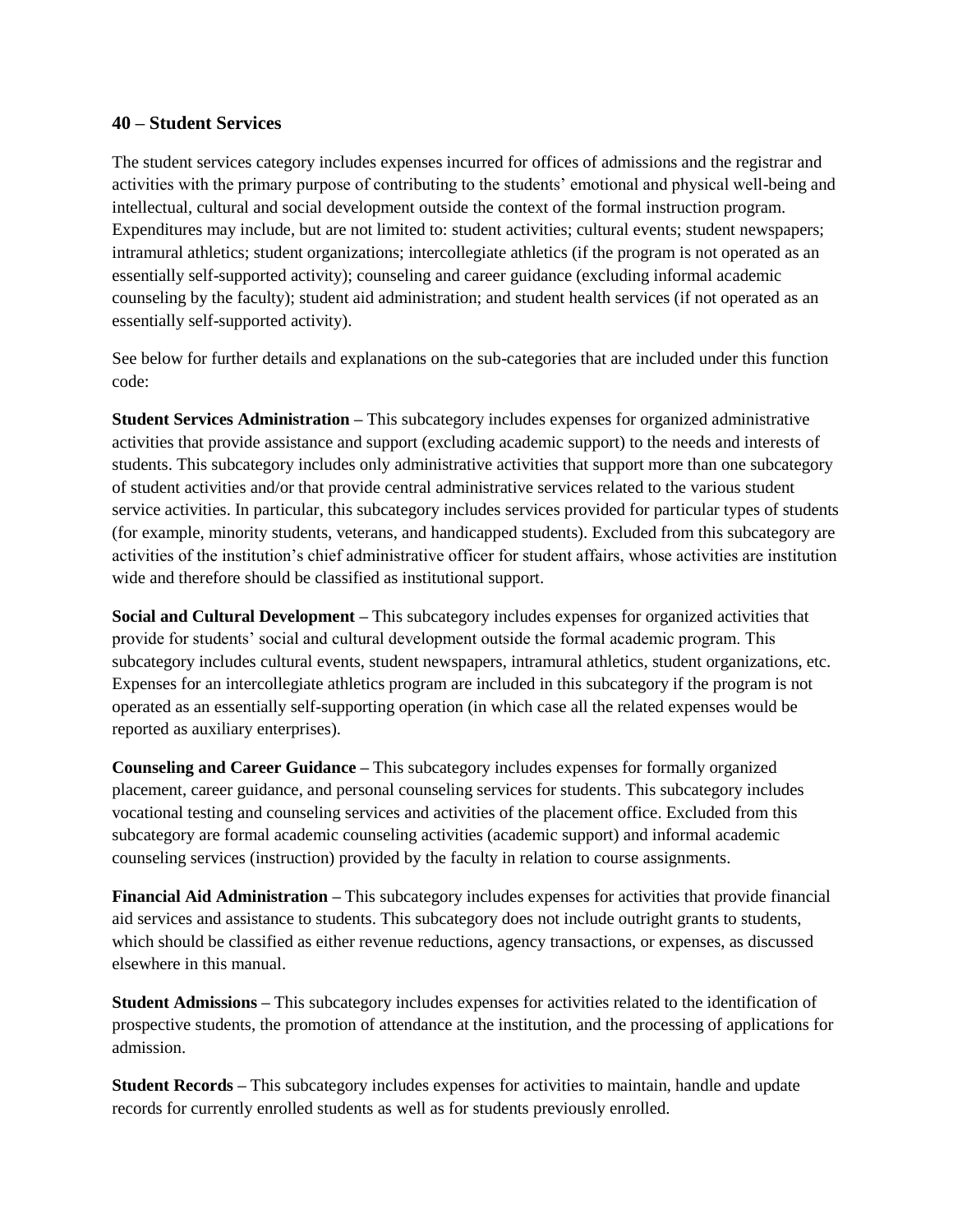**Student Health Services –** This subcategory includes expenses for organized student health services that are not self-supporting; health services that are self-supporting are reported as auxiliary enterprises.

**Student Services Information Technology –** This subcategory includes expenses for formally organized and/or separately budgeted student services information technology.

#### **50 – Institutional Support**

The institutional support category includes expenses for central, executive-level activities concerned with management and long-range planning for the entire institution and assistance and support for the administration and operation of the University or a given campus as a whole, as opposed to support of specific programs or units. This includes University or campus-wide executive management (governing board, planning, programming, legal functions), fiscal services (investment, financing, business, and audit functions), general administrative and logistical services (human resources, space management, employee personnel and records, procurement, parking, transportation, communications, stores, printing/photographic, and safety functions), administrative computing services, constituency relations (community, alumni, governmental, development and fund raising relations).

See below for further details and explanations on the sub-categories that are included under this function code:

**Executive Management –** This subcategory includes expenses for all central, executive-level activities concerned with management and long-range planning for the entire institution (as distinct from planning and management for any one program within the institution). All officers with institution-wide responsibilities are included, such as the president, chief academic officer, chief business officer, chief student affairs officer, and chief development officer. This subcategory includes such operations as executive direction (for example, governing board), planning and programming operations, and legal operations.

**Fiscal Operations –** This subcategory includes expenses for operations related to fiscal control and investments. It includes the accounting office, bursar's office, and external audits. Interest expense on working capital loans is recorded with other interest expense and is not recorded as institutional support. In addition, bad debt expense for student and other accounts receivables is recorded as a reduction in the specific revenue source rather than as an expense.

**General Administration –** This subcategory includes expenses for activities related to general administrative operations and services (with the exception of fiscal operations and administrative information technology). Included in this subcategory are personnel administration, space management, purchasing and maintenance of supplies and materials, campus-wide communications and transportation services, general stores, and printing shops.

**Administrative Information Technology –** This subcategory includes expenses for formally organized and/or separately budgeted administrative information technology. If an institution does not separately budget and expense information technology resources, the costs associated with the three primary programs will be applied to academic support and the remainder to this category.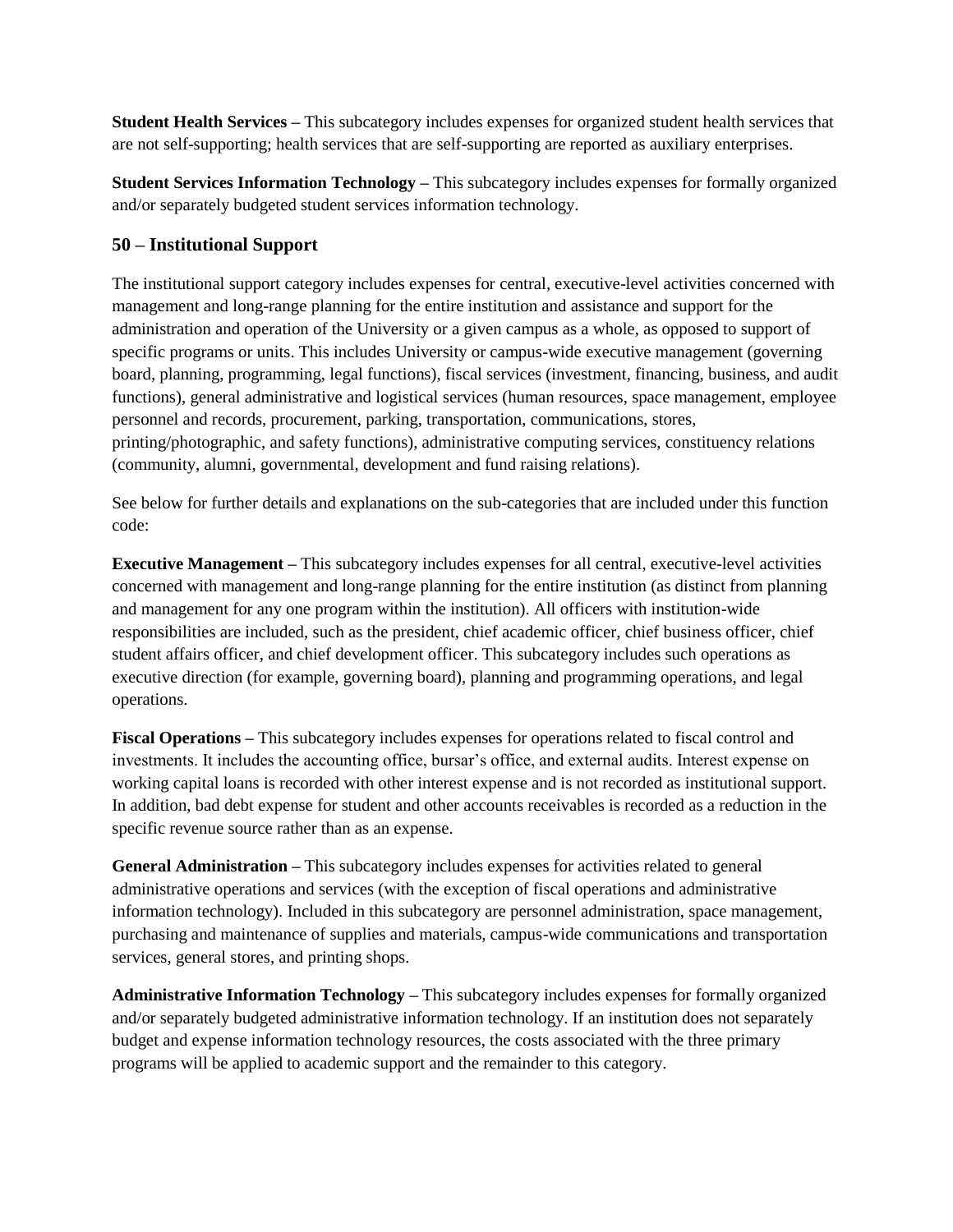**Public Relations/Development –** This subcategory includes expenses for activities to maintain relations with the community, alumni, or other constituents and to conduct activities related to institution-wide development and fund raising. If certain criteria, namely purpose, audience and content, are met, the costs of the activity should be allocated between fundraising and the appropriate program or management and general function. If all of the criteria are not met, then the entire amount is classified as fund raising costs. In addition certain disclosures are required.

## **60 – Operation and Maintenance of Plant**

The operation and maintenance of plant category includes all expenses for the administration, supervision, operation, maintenance, preservation, and protection of the institution's physical plant. Expenditures may include, but are not limited to: operations established to provide services and maintenance to grounds and facilities; plant expansion, modification or new construction; routine and preventative repairs and maintenance; landscape and grounds; utilities; custodial services; fire protection; property insurance; hazardous waste disposal; central receiving; disaster preparedness; space and capital leasing; and similar items.

See below for further details and explanations on the sub-categories that are included under this function code:

**Physical Plant Administration –** This subcategory includes expenses for administrative activities that directly support physical plant operations. Activities related to the development of plans for plant expansion or modification, as well as plans for new construction, should be included in this subcategory. Also included are property, liability, and all other insurance relating to property.

**Building Maintenance –** This subcategory includes expenses for activities related to routine repair and maintenance of buildings and other structures, including normally recurring repairs and preventive maintenance.

**Custodial Services –** This subcategory includes expenses related to custodial services in buildings.

**Utilities –** This subcategory includes expenses related to heating, cooling, light and power, gas, water, and any other utilities necessary for operation of the physical plant.

**Landscape and Grounds Maintenance –** This subcategory includes expenses related to the operation and maintenance of landscape and grounds.

**Major Repairs and Renovations –** This subcategory includes expenses related to major repairs, maintenance, and renovations. Minor repairs should be classified as building maintenance. The institution should define the distinction between major repairs and minor repairs. Costs that will be capitalized in accordance with the institution's capitalization policy are excluded.

**Security and Safety** – This subcategory includes expenses related to security; disaster preparedness; safety, including environmental safety; and hazardous waste disposal.

**Logistical Services –** This subcategory includes expenses related to logistical services such as central receiving as well as space and capital leasing.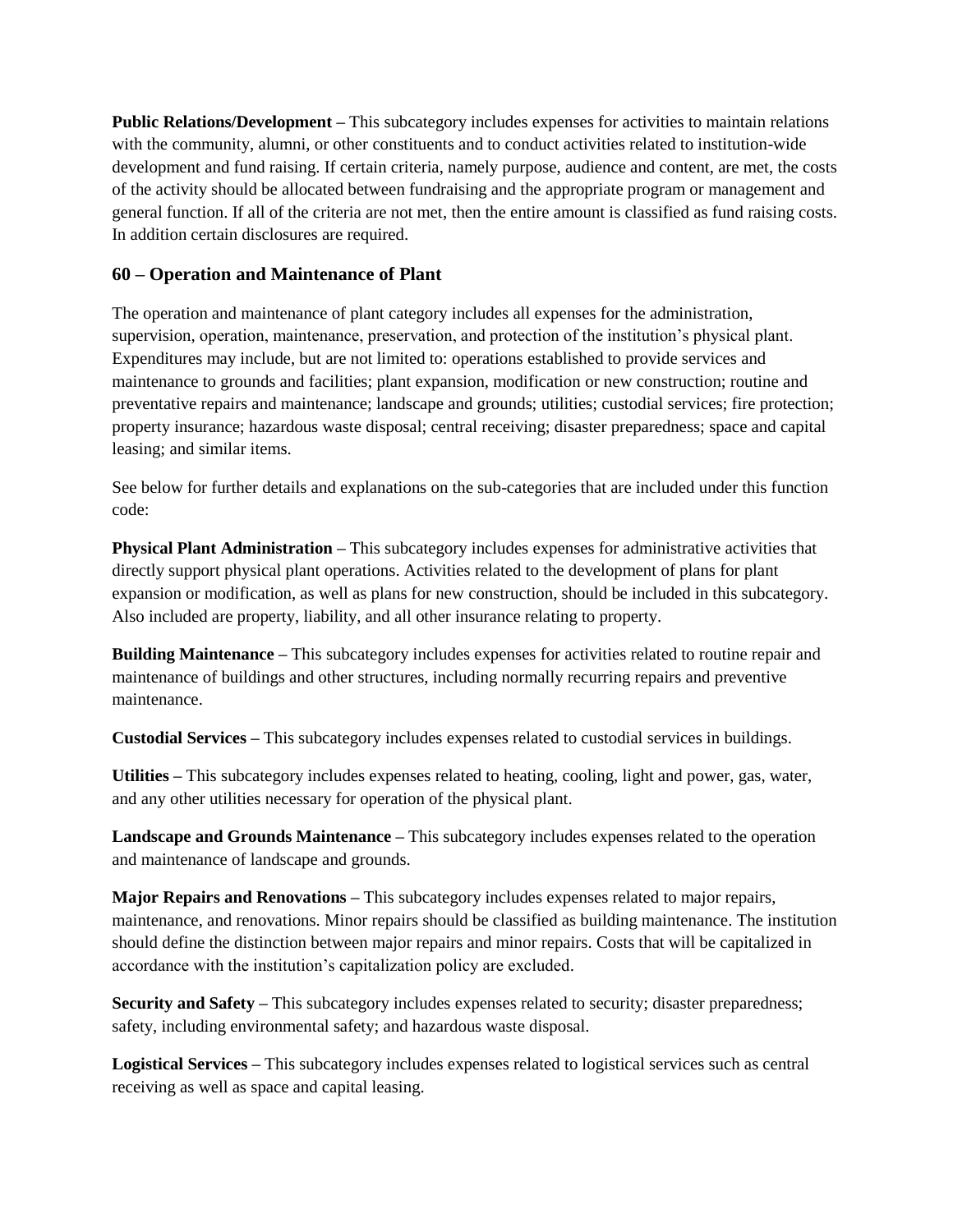**Operations and Maintenance Information Technology –** This subcategory includes expenses for formally organized and/or separately budgeted operation and maintenance information technology. If an institution does not separately budget and expense information technology resources, the costs associated with the three primary programs will be applied to academic support and the remainder to institutional support.

## **70 – Scholarships and Fellowships**

The scholarships and fellowships category includes expenses for scholarships and fellowships—from restricted or unrestricted funds—in the form of grants to students, resulting from selection by the institution or from an entitlement program. The category also includes trainee stipends, prizes, and awards. Trainee stipends awarded to individuals who are not enrolled in formal course work should be charged to instruction, research, or public service. Recipients of grants are not required to perform service to the institution as consideration for the grant, nor are they expected to repay the amount of the grant to the funding source. When services are required in exchange for financial assistance, as in the Federal Work-Study program, charges should be classified as expenses of the department or organizational unit to which the service is rendered. Aid to students in the form of tuition or fee remissions also should be included in this category. However, remission of tuition or fees granted because of faculty or staff status, or family relationship of students to faculty or staff, should be recorded as staff benefits expenses in the appropriate functional expense category.

See below for further details and explanations on the sub-categories that are included under this function code:

**Scholarships** – Scholarships are classified as resources restricted to provide financial support to undergraduate, graduate, and/or professional students based on academic achievement, need, or other criteria. Typically, this sub-category includes grants-in-aid, trainee stipends, and tuition and fee waivers to undergraduate students. Typically, scholarships are restricted for and awarded to undergraduate and professional students, but it is also allowable to award scholarships to graduate students (unless prohibited by any applicable guidelines). Scholarships include outright financial aid, trainee stipends, and tuition and fee waivers which are used to aid students in the pursuit of their studies (i.e., these payments are typically used by the students to offset educational expenses such as tuition, fees, room & board, books, school supplies, etc.). Recipients of scholarships are **not** expected to render services to the institution as a consideration for their scholarship, nor are they expected to repay their scholarships.

**Fellowships** – Fellowships are classified as resources restricted to provide financial aid and trainee stipends to graduate students to aid in the individual's pursuit of study or research. Typically, this subcategory includes grants-in-aid and trainee stipends to graduate students. Fellowships are a common form of aid typically awarded to graduate students, and recipients of fellowships are **not** expected to render service to the institution as consideration for their fellowship, nor are they expected to repay their fellowship award. Thus, fellowships do **not** include funds for which services to the institution must be rendered, such as assistantships or payments for teaching, which both require performance or service on the part of the individual.

**Prizes/Awards** – Resources restricted to provide a direct financial payment to graduate, undergraduate, and/or professional students based on achievement, performance or other criteria. These awards/prizes are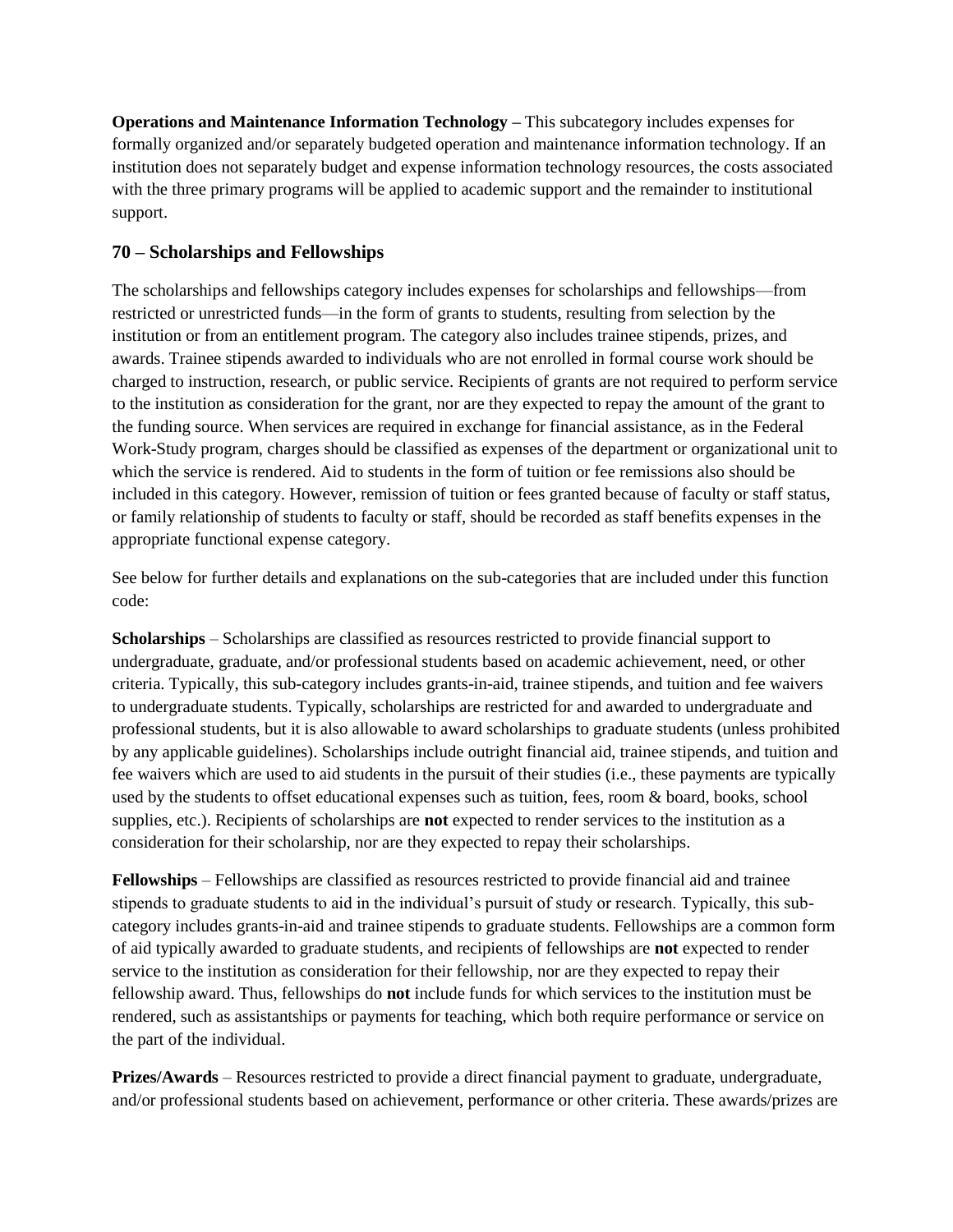made in the form of a direct monetary payment to the student, and are **not** related to employment services. Typically, unless otherwise stated in any applicable guidelines, there are **no** restrictions on how the student can use the award money (i.e., this money can be used by the student for any purpose; it is **not**  limited to strictly educational expenses), and these award payments are typically the result of an award/payment issued to a student as a result of the student's performance in some sort of competition or contest. These payments to the students would typically be considered taxable income to the student.

## **80 – Auxiliary Enterprises**

Auxiliary enterprises are operations that provide goods or services to students, faculty, or staff and that charge a fee for those services. An auxiliary enterprise exists to furnish goods or services to students, faculty, staff, other institutional departments, or incidentally to the general public, and charges a fee directly related to, although not necessarily equal to, the cost of the goods or services. The distinguishing characteristic of an auxiliary enterprise is that it is managed as an essentially self-supporting activity. Examples are residence halls, food services, intercollegiate athletics (only if essentially self-supporting), college stores, faculty clubs, parking, and faculty housing. Student health services, when operated as an auxiliary enterprise, also are included. Hospitals, although they may serve students, faculty, or staff, are classified separately because of their financial significance.

The auxiliary enterprise category includes all expenses relating to the operation of auxiliary enterprises, including expenses for operation and maintenance of plant, depreciation (if allocated to functional expense categories) and administration. Also included are other direct and indirect costs, whether charged directly as expenses or allocated as a proportionate share of costs of other departments or units. To ensure that data regarding individual auxiliary enterprises are complete and adequate for management decisions, cost data should be prepared using full costing methods. Full costing means that the costs attributed to each enterprise includes a portion of indirect costs related to that enterprise, as well as the costs directly attributable to its operation.

See below for further details and explanations on the sub-categories that are included under this function code:

**Auxiliary Enterprises—Student –** This subcategory includes expenses for auxiliary enterprise activities primarily intended to furnish services to students. A student health service, when operated as an auxiliary enterprise, is included. However, intercollegiate athletics are excluded from this category.

**Auxiliary Enterprises—Faculty/Staff –** This subcategory includes expenses for auxiliary enterprise activities primarily intended to provide a service to the faculty, staff or both. Such activities include the faculty club, faculty-staff parking, and faculty housing.

**Auxiliary Enterprises—Other –** This subcategory includes expenses for auxiliary enterprise activities primarily intended to furnish goods and services that are related to the higher education mission. Customers for these goods and services generally are not students, faculty, or staff. Entities of this type are formed to meet the geographic and public service needs of a region and generally relate to an institution's mission of teaching, research, or public service. Examples of such an entity would be a drug testing center or a university press department.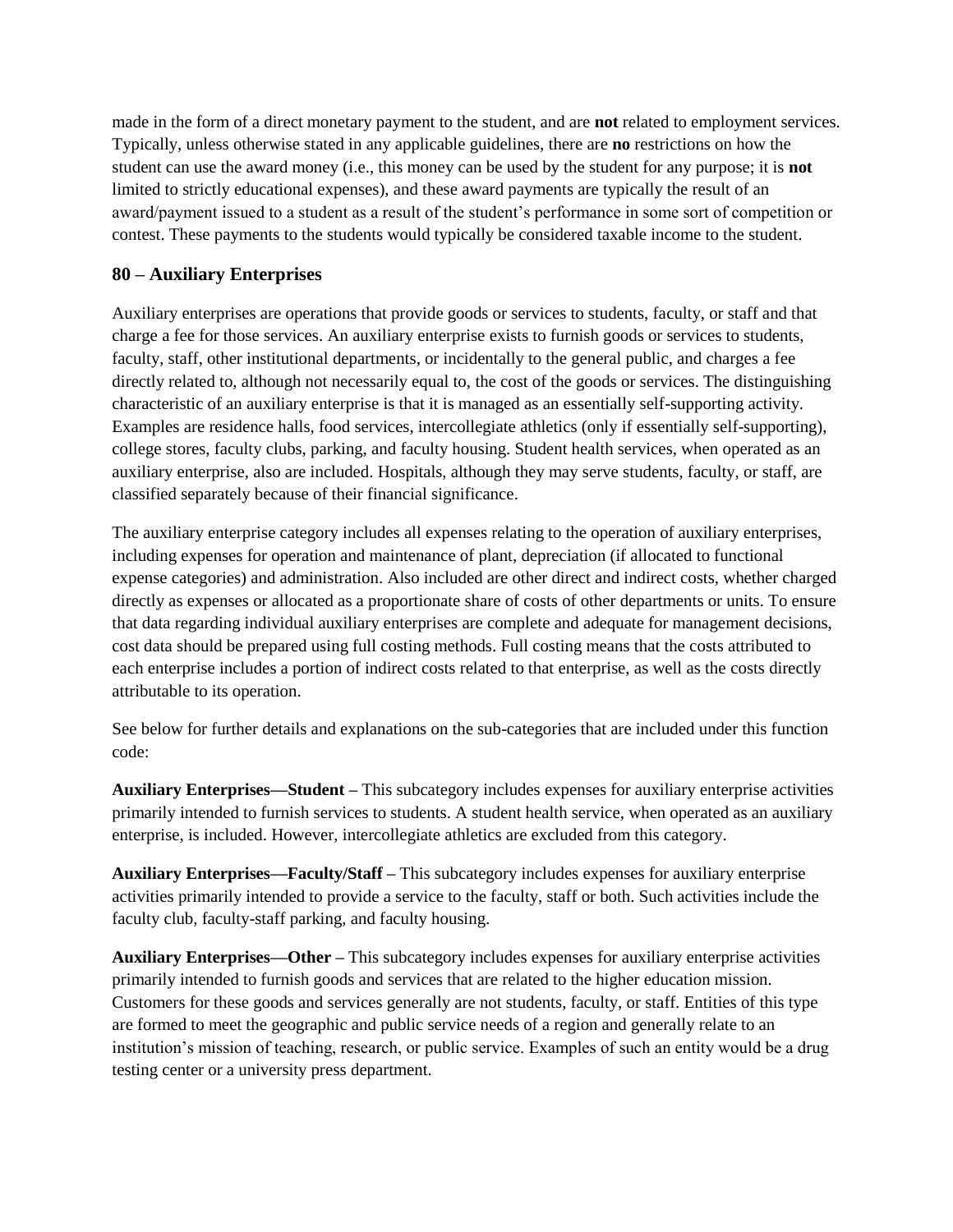## **Supplemental Notes on NACUBO Functions**

## **Hospitals**

The hospital category includes all expenses associated with the patient care operations of a hospital, including nursing and other professional services, general services, administrative services, fiscal services, depreciation (if allocated to functional expense categories) and charges for physical plant operations. Also included are other direct and indirect costs, whether charged directly as expenses or allocated as a proportionate share of costs of other departments and units. Expenses for activities that take place within the hospital, but that are categorized more appropriately as instruction or research, are excluded from this category and accounted for in the appropriate categories.

See below for further details and explanations on the sub-categories that are included under this function code:

**Direct Patient Care –** This subcategory includes expenses for direct patient care such as prevention, diagnosis, treatment, and rehabilitation. Patient care activities solely for the benefit of the institution's students should be classified as student services.

**Health Care Supportive Services –** This subcategory includes expenses for organized activities that are unique to a teaching hospital, health services center, or clinic, and that directly support the provision of health care but cannot be considered part of the provision of direct patient care. Included in this subcategory are such activities as the pharmacy, blood bank, and X-ray services.

**Administration of Hospitals –** This subcategory includes expenses for both the day-to-day functioning and the long-range viability of the hospital, excluding physical plant operations.

**Physical Plant Operations for Hospitals –** This subcategory includes expenses for activities related directly to maintaining the grounds and facilities of a hospital as well as providing utility services.

## **Public Service – Currently there are no public services identified**

The public service category includes expenses for activities established primarily to provide noninstructional services which are beneficial to individuals and groups external to the institution. This includes community service programs (excluding instructional activities) and cooperative extension services. Expenditures may include, but are not limited to: conferences, seminars and workshops; institutes; general advisory services; reference bureaus; publications; public broadcasting services (e.g., for radio and television); consulting; testing services (e.g., soil testing); and other similar noninstructional services to particular sectors of the community.

See below for further details and explanations on the sub-categories that are included under this function code:

**Community Service** – This subcategory includes expenses for activities organized and carried out to provide general community services, excluding instructional activities. Community service activities make available to the public various resources and special capabilities that exist within the institution. Examples include conferences and institutes, general advisory services and reference bureaus,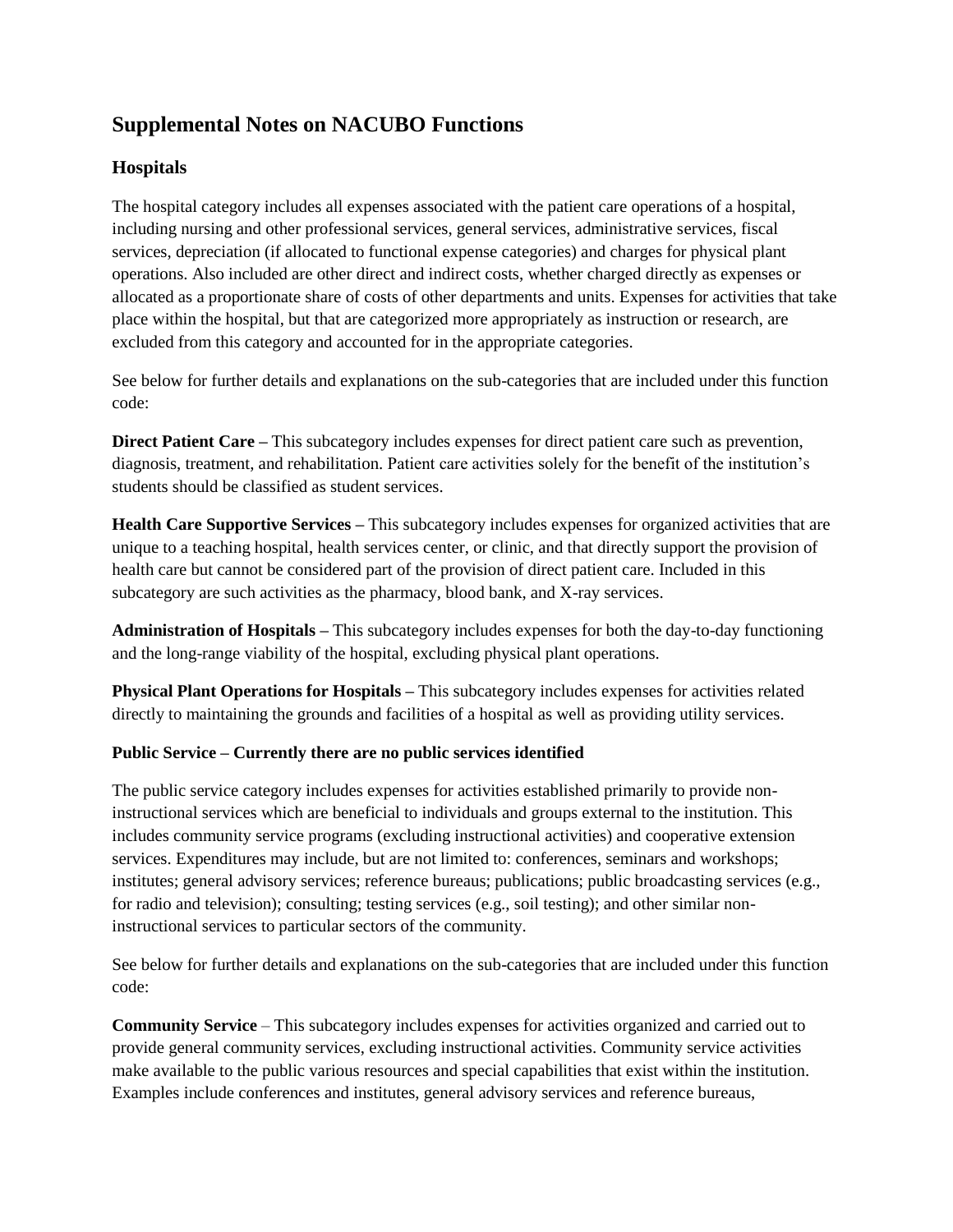consultation, testing services (for example, soil testing, carbon dating, structural testing), and similar activities. The activities included in this subcategory are generally sponsored and managed outside the context of both the agricultural and urban extension programs and of the institution's public broadcasting station.

**Cooperative Extension Service** – This subcategory includes expenses for non-instructional public service activities established as the result of cooperative extension efforts between the institution and outside agencies such as the U.S. Department of Agriculture's extension service and the affiliated state extension services. This subcategory is intended primarily for land-grant colleges and universities and includes both agricultural extension and urban extension services. The distinguishing feature of activities in this subcategory is that programmatic and fiscal control is shared by the institution with the Department of Agriculture's extension service, the related state extension services, and agencies of local government.

**Public Broadcasting Services** – This subcategory includes expenses for operation and maintenance of broadcasting services operated outside the context of the institution's instruction, research, and academic support programs. Excluded from this subcategory are broadcasting services conducted primarily in support of instruction (classified in the subcategory ancillary support), broadcasting services operated primarily as a student service activity (classified in the subcategory social and cultural development), and broadcasting services that are independent operations (classified in the subcategory independent operations/institutional).

Public Service Information Technology – This subcategory includes expenses for formally organized and/or separately budgeted public service information technology.

#### **Independent Operations**

The independent operations category includes expenses that are independent or unrelated but may enhance the primary missions of an institution. This category generally is limited to expenses associated with major federally funded research laboratories. Excluded are expenses associated with property owned and managed as investments of the institution's endowment funds.

See below for further details and explanations on the sub-categories that are included under this function code:

**Independent Operations/Institutional –** This subcategory includes separately organized operations owned or controlled by an institution but unrelated to, or independent of, the institution's missions. This subcategory generally includes commercial enterprises operated by the institution but not established to provide services to students, faculty, or staff or to provide support to one or more of the institution's missions. Activities operated as auxiliary enterprises (i.e., those established to provide a service to students, faculty, or staff and charging a fee related to the cost of the service) are excluded from this subcategory. Operations with commercial aspects that primarily support instruction, research, and/or public service (for example, hospitals and ancillary support activities) are excluded. Also excluded are activities operated as part of the institution's endowment funds.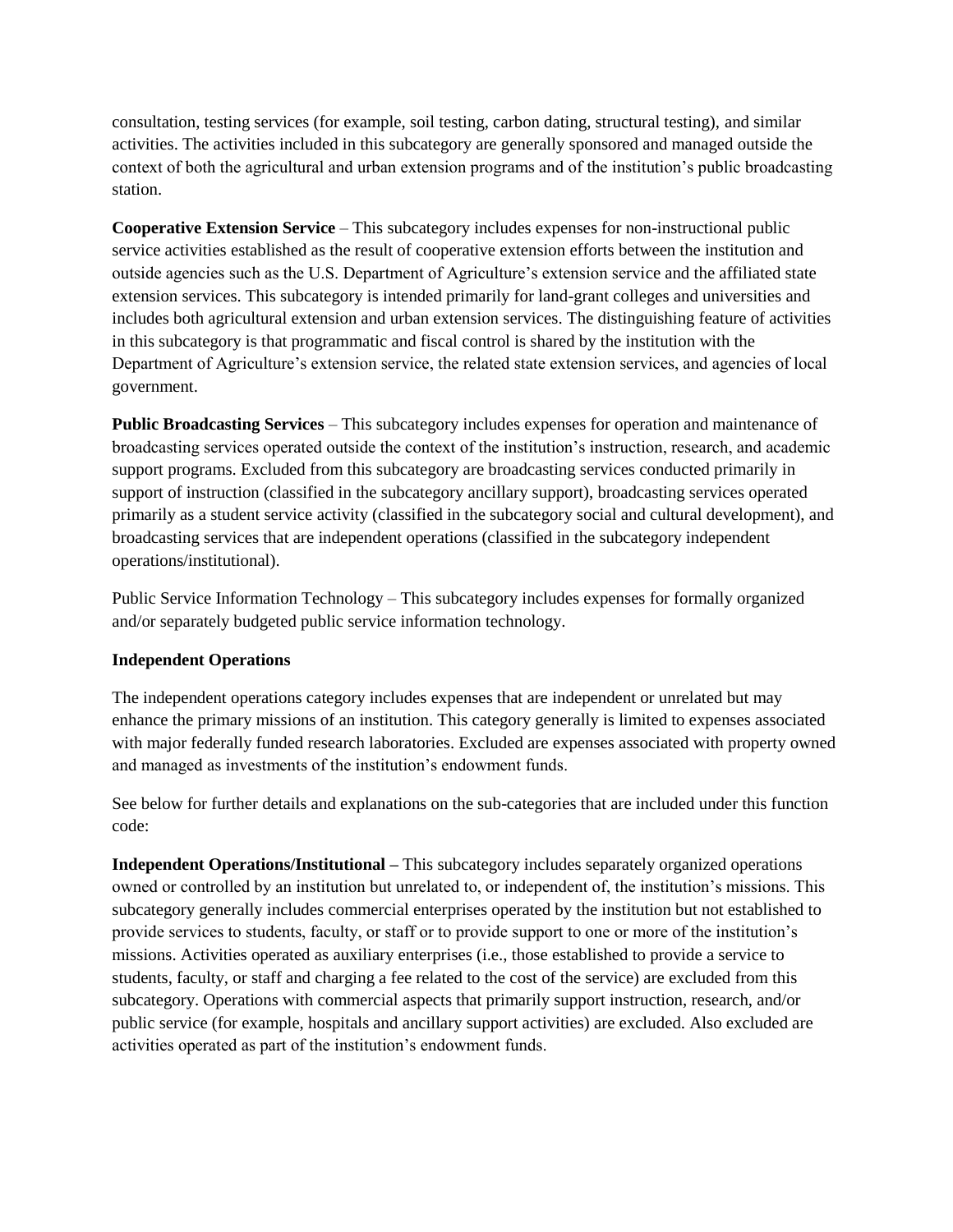#### **Stores and Services**

*NACUBO includes stores and services as a subcategory of "Auxiliary Enterprise, Auxiliary Enterprises— Other, and Other Self-Supporting Enterprises*

**Other Self-Supporting Enterprises –** This subcategory includes activities that were established primarily to provide goods and services to other internal units on a fee for service basis.

The following characteristics assist in identifying these units:

• They are self-supporting units that operate on a break-even basis for those goods and services offered to other units.

• They could provide, to a lesser extent, the same goods and services to faculty, staff, students, and related entities.

• The goods and services are provided at an institutional level. This characteristic excludes enterprises that only serve units within the same department. For example, a telecommunications department that services the entire institution would be considered other self-supporting while the chemistry stores department that only services other chemistry units would be reported net within academic support under functional expense reporting.

• This classification does not preclude the current reporting practices for entities included in other functional categories.

• Expenses incurred under the subcategory Other Self-Supporting Enterprises should be netted against revenues since the predominance of transactions is internal.

## **Depreciation**

*Although NACUBO lists this as a separate function, Western University of Health Sciences records depreciation as a single amount in the plant fund for each college in total, rather than allocating it to operating units. Therefore, no program codes or hierarchy for depreciation have been established in Banner. The following is the NACUBO published definition for depreciation.* 

Depreciation expense should be calculated in accordance with the institution's capitalization and depreciation policies. Depreciation expense is considered both a functional and natural expense classification under GASB Statements 34 and 35. In addition, when functional expenses are reported in the Statement of Revenues, Expenses and Changes in Net Assets, depreciation expense can be allocated to other functions such as instruction, research and student services, or allocated only to plant operation and maintenance expenses, or reported separately. When depreciation expense is reported as a functional expense, depreciation for all activities (educational and general, auxiliary enterprises and hospitals) may be combined and reported as one amount in the Statement of Revenues, Expenses and Changes in Net Assets, or it may be segregated between these activities if the Statement shows separate columns or other means to delineate expenses between these activities.

The allocation methodology may be either a simple or complex one such as a multiple allocation approach. Generally, depreciation expense for buildings may be allocated based on the usage of the